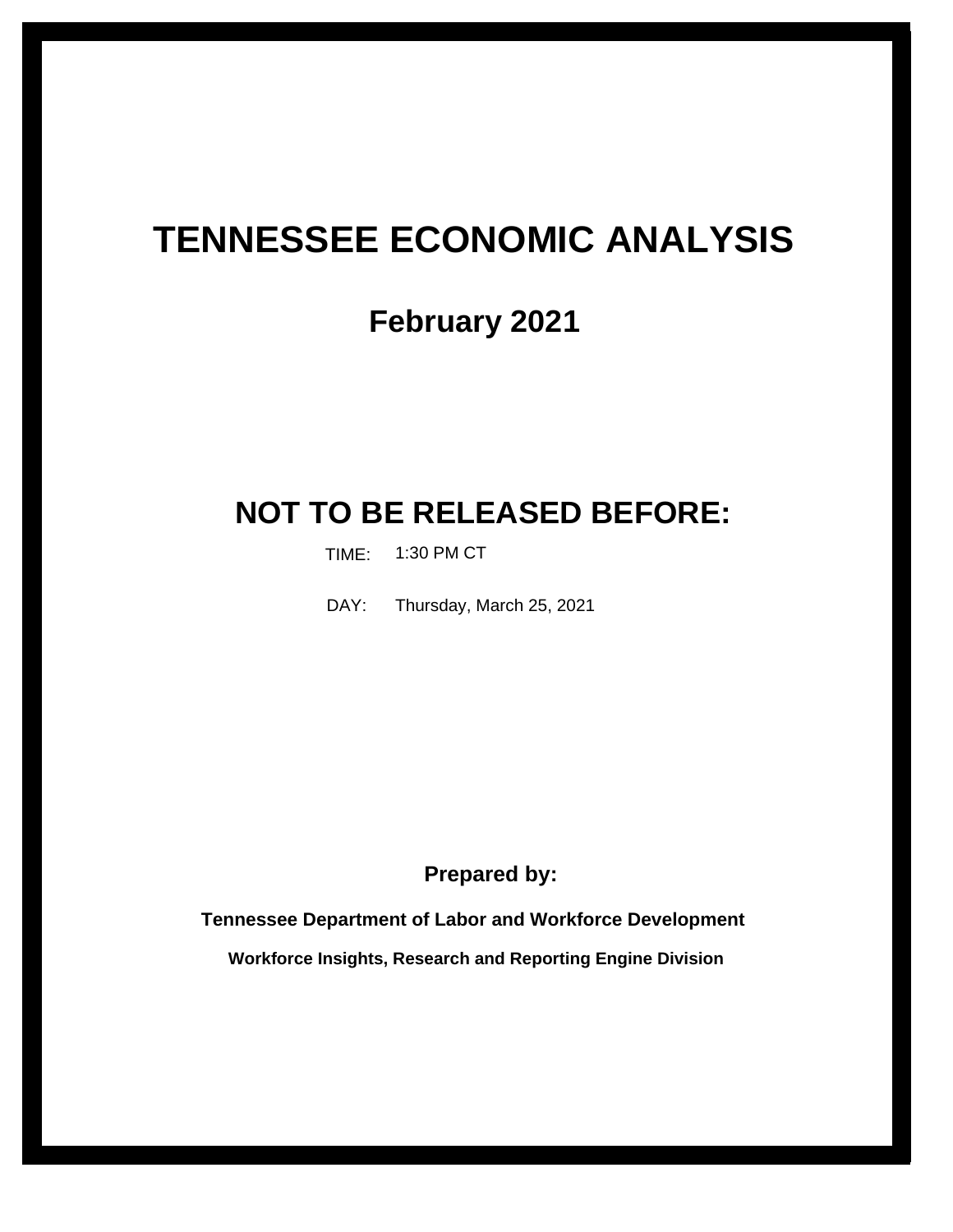## **Table of Contents**

| <b>Economic Indicators</b>                              | <u>Page</u>    |
|---------------------------------------------------------|----------------|
| <b>Briefing Packet Summary</b>                          | 1              |
| Labor Force Estimates Summary - Household Survey        | $\overline{2}$ |
| Seasonally Adjusted Nonfarm Employment                  | 3              |
| Major Changes in Seasonally Adjusted Nonfarm Employment | 3              |
| <b>Business Survey - Not Seasonally Adjusted</b>        | $4 - 5$        |
|                                                         |                |
| <b>Appendix</b>                                         |                |
| Unemployment Rates, 2010 - 2021                         | 6              |
| Hours and Earnings of Production Workers                | 7              |
| Graphs                                                  |                |
| <b>Tennessee Unemployment Rates</b>                     | 8              |
| Unemployment Rates - U.S. and Tennessee                 | 8              |
| Goods - Producing Jobs in Tennessee                     | 9              |
| Service - Providing Jobs in Tennessee                   | 9              |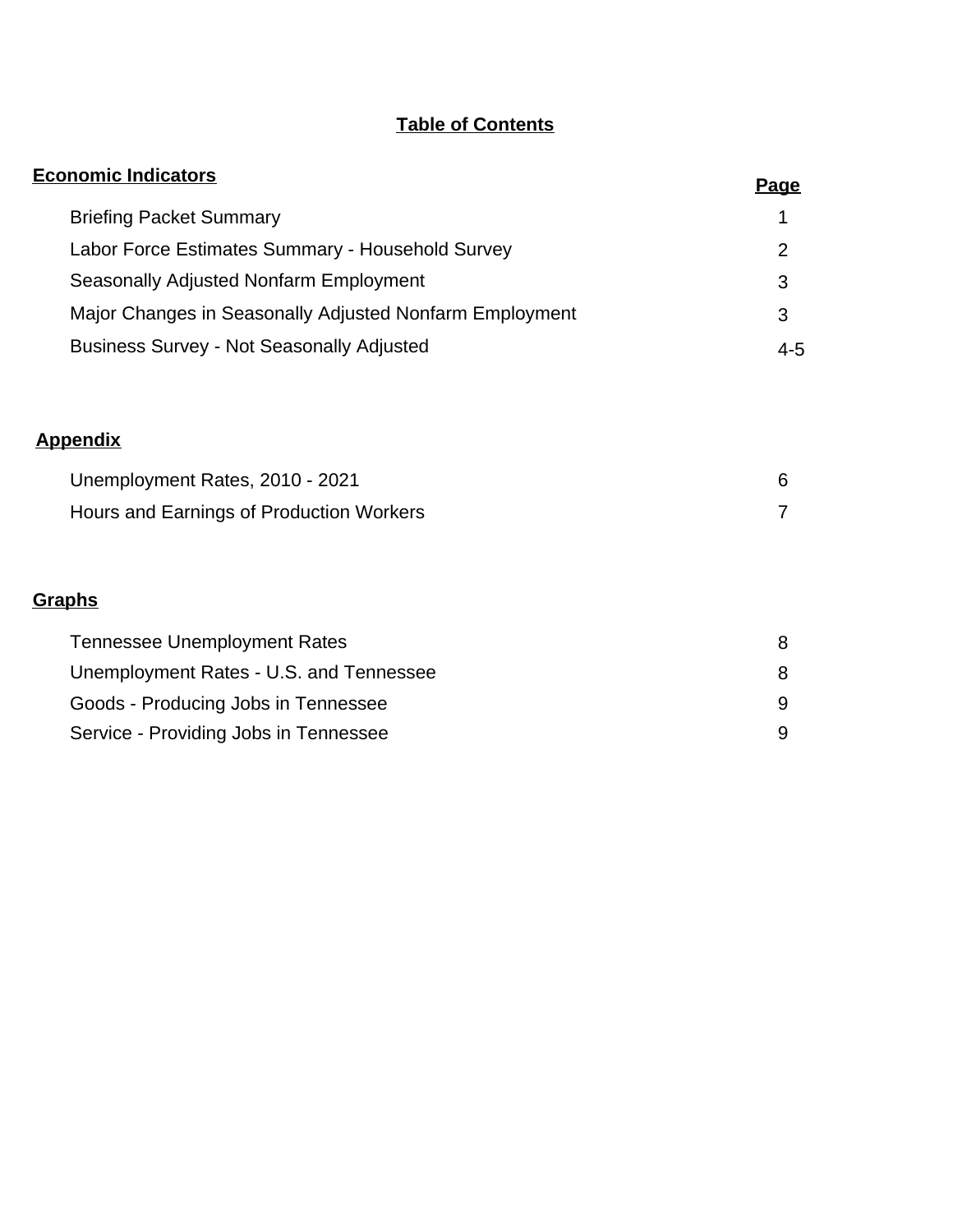#### **BRIEFING PACKET SUMMARY**

#### **February 2021 pre.**

### **Unemployment Rates**

| <b>Tennessee</b>               |               |                   |                    | Change From: |           |  |
|--------------------------------|---------------|-------------------|--------------------|--------------|-----------|--|
|                                | February 2020 | January 2021 rev. | February 2021 pre. | Year Ago     | Month Ago |  |
| <b>Not Seasonally Adjusted</b> | 3.8%          | 5.4%              | 4.9%               | $1.1\%$      | $-0.5%$   |  |
| Seasonally Adjusted            | 3.9%          | 5.1%              | 4.9%               | $1.0\%$      | $-0.2%$   |  |
| <b>United States</b>           |               |                   |                    |              |           |  |
| <b>Not Seasonally Adjusted</b> | 3.8%          | 6.8%              | 6.6%               | 2.8%         | $-0.2%$   |  |
| Seasonally Adjusted            | 3.5%          | 6.3%              | 6.2%               | 2.7%         | $-0.1%$   |  |

### **Hours and Earnings of Production Workers (Manufacturing)**

| Tennessee               | January 2021 rev. | February 2021 pre. | Change   |
|-------------------------|-------------------|--------------------|----------|
| Average Weekly Earnings | \$874.82          | \$868.03           | $$-6.79$ |
| Average Weekly Hours    | 41.5              | 41.1               | -0.4     |
| Average Hourly Earnings | \$21.08           | \$21.12            | \$0.04   |

#### **United States**

| Average Weekly Earnings | \$957.75 | \$948.88 | $$-8.87$ |
|-------------------------|----------|----------|----------|
| Average Weekly Hours    | ن. ا ۲+  | 40.9     | -v.4     |
| Average Hourly Earnings | \$23.19  | \$23.20  | \$0.01   |

#### **Summary**

Tennessee's February seasonally adjusted unemployment rate decreased to 4.9% from the January revised rate of 5.1%.

Over the past year, Tennessee's seasonally adjusted unemployment rate increased from 3.9% to 4.9% while the national rate increased from 3.5% to 6.2%.

Total nonfarm employment increased 6,300 jobs from January to February. The largest increases occurred in professional/business services, leisure/hospitality, and education/health services.

Over the year, nonfarm employment decreased 118,600 jobs. The largest decreases occurred in leisure/hospitality, education/health services, and government.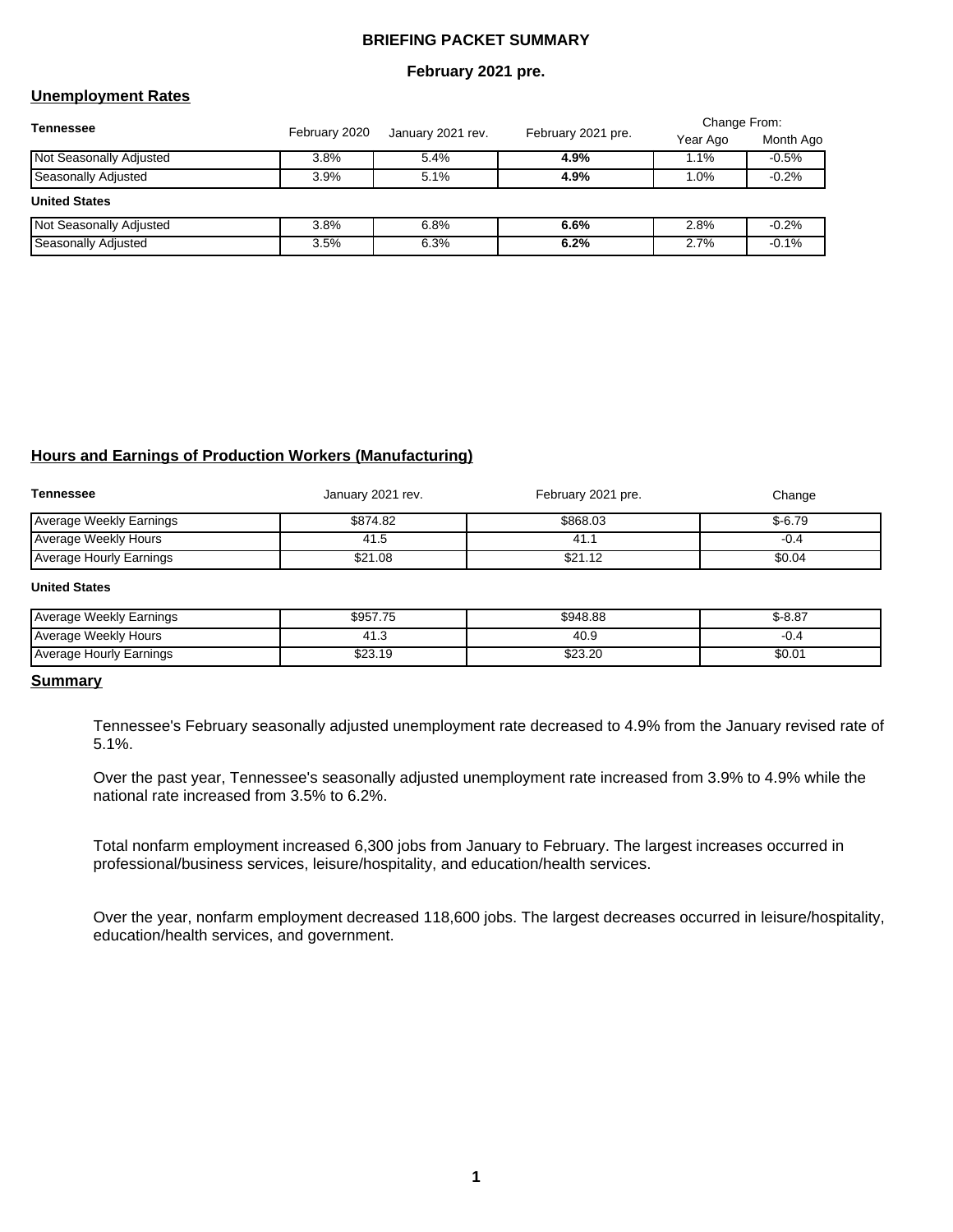## **LABOR FORCE ESTIMATES SUMMARY**

| Tennessee*<br>Not Seasonally Adjusted | February<br>2020   | Revised<br>January<br>2021 | Preliminary<br>February<br>2021 |                          | Change from February<br>2020 to February 2021 | Change from January<br>2021 to February 2021 |                   |  |
|---------------------------------------|--------------------|----------------------------|---------------------------------|--------------------------|-----------------------------------------------|----------------------------------------------|-------------------|--|
| Civilian Labor Force                  | 3,341,965          | 3,306,225                  | 3,299,505                       | $-42,460$                | $-1.3%$                                       | $-6,720$                                     | $-0.2%$           |  |
| Labor Force Participation Rate        | 61.7%              | 60.5%                      | 60.3%                           | $-1.4$                   | percentage points                             | $-0.2$                                       | percentage points |  |
| Employment                            | 3,213,875          | 3, 129, 163                | 3,138,192                       | $-75,683$                | $-2.4%$                                       | 9,029                                        | 0.3%              |  |
| Unemployment                          | 128,090            | 177,062                    | 161,313                         | 33,223                   | 25.9%                                         | $-15,749$                                    | $-8.9%$           |  |
| Unemployment Rate                     | 3.8%               | 5.4%                       | 4.9%                            | 1.1                      | percentage points                             | $-0.5$                                       | percentage points |  |
| Seasonally Adjusted                   |                    |                            |                                 |                          |                                               |                                              |                   |  |
| Civilian Labor Force                  | 3,333,471          | 3,317,190                  | 3,308,238                       | $-25,233$                | $-0.8%$                                       | $-8,952$                                     | $-0.3%$           |  |
| Labor Force Participation Rate        | 61.5%              | 60.7%                      | 60.4%                           | $-1.1$                   | percentage points                             | $-0.3$                                       | percentage points |  |
| Employment                            | 3,203,564          | 3,146,950                  | 3,145,757                       | $-57,807$                | $-1.8%$                                       | $-1,193$                                     | $0.0\%$           |  |
| Unemployment                          | 129,907<br>170,240 |                            |                                 | 32,574                   | 25.1%                                         | $-7,759$                                     | $-4.6%$           |  |
| Unemployment Rate                     | 3.9%               | 5.1%                       | 4.9%                            | 1.0<br>percentage points |                                               | $-0.2$                                       | percentage points |  |

| United States**<br>Not Seasonally Adjusted | February<br>2020 | Revised<br>January<br>2021 | Preliminary<br>February<br>2021 |                          | Change from February<br>2020 to February 2021 |            | Change from January<br>2021 to February 2021 |
|--------------------------------------------|------------------|----------------------------|---------------------------------|--------------------------|-----------------------------------------------|------------|----------------------------------------------|
| Civilian Labor Force                       | 164,235,000      | 159,234,000                | 160,008,000                     | $-4,227,000$             | $-2.6%$                                       | 774,000    | 0.5%                                         |
| Labor Force Participation Rate             | 63.3%            | 61.0%                      | 61.3%                           | $-2.0$                   | percentage points                             | 0.3        | percentage points                            |
| Employment                                 | 158,017,000      | 148,383,000                | 149,522,000                     | $-8,495,000$             | $-5.4%$                                       | 1,139,000  | 0.8%                                         |
| Unemployment                               | 6,218,000        | 10,851,000                 | 10,486,000                      | 4,268,000                | 68.6%                                         | $-365,000$ | $-3.4%$                                      |
| Unemployment Rate                          | 3.8%             | 6.8%                       | 6.6%                            | 2.8                      | percentage points                             | $-0.2$     | percentage points                            |
| Seasonally Adjusted                        |                  |                            |                                 |                          |                                               |            |                                              |
| Civilian Labor Force                       | 164,448,000      | 160, 161, 000              | 160,211,000                     | $-4,237,000$             | $-2.6%$                                       | 50,000     | $0.0\%$                                      |
| Labor Force Participation Rate             | 63.3%            | 61.4%                      | 61.4%                           | $-1.9$                   | percentage points                             |            | percentage points                            |
| Employment                                 | 158,732,000      | 150,031,000                | 150,239,000                     | $-8,493,000$             | $-5.4\%$                                      | 208,000    | 0.1%                                         |
| Unemployment                               | 5,717,000        | 10,130,000                 | 9,972,000                       | 4,255,000                | 74.4%                                         | $-158,000$ | $-1.6%$                                      |
| Unemployment Rate                          | 3.5%             | 6.3%                       | 6.2%                            | 2.7<br>percentage points |                                               | $-0.1$     | percentage points                            |

\* Error range for Tennessee estimates cannot be computed

\*\* Error range for U.S. estimates is +/- 0.2%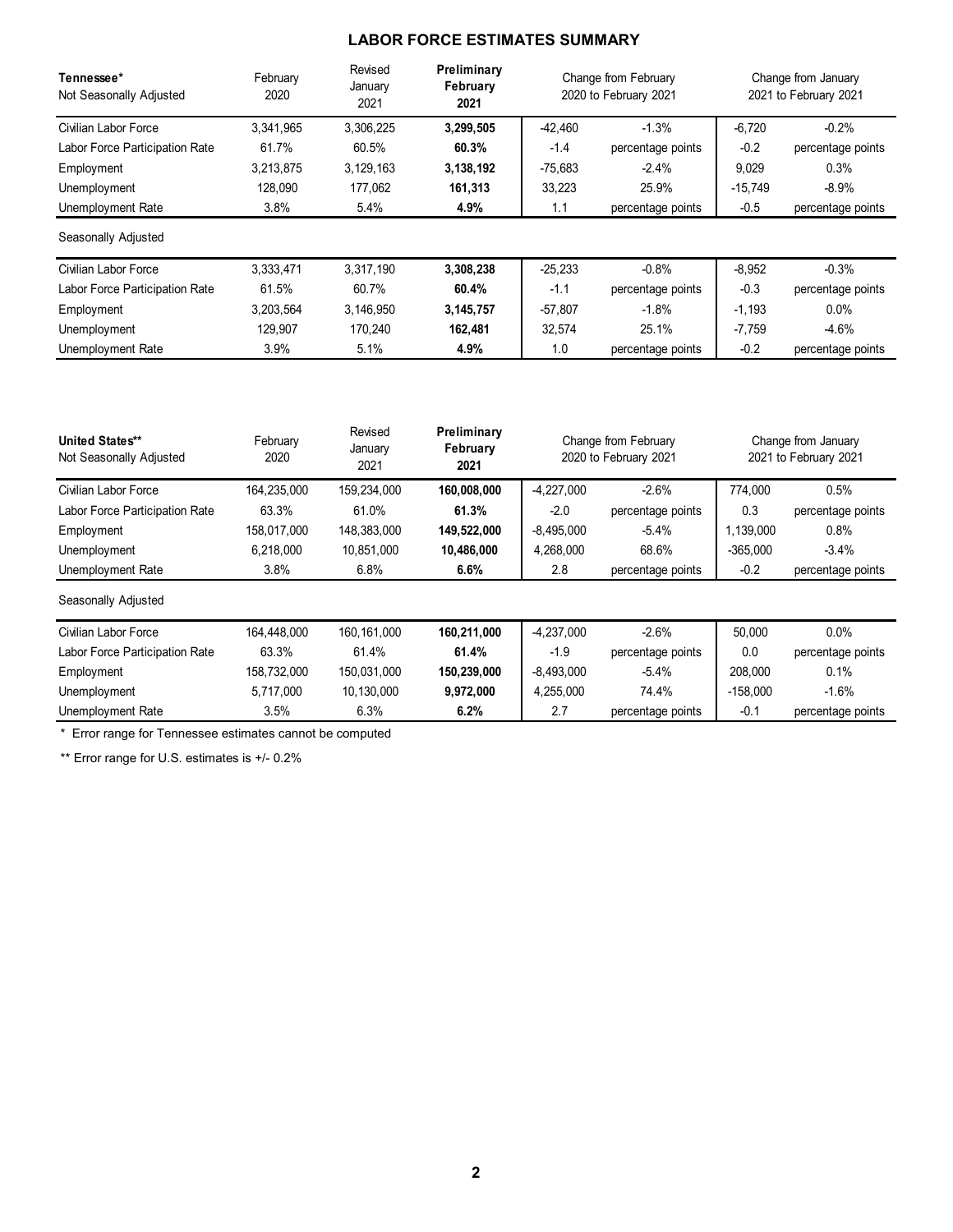#### **Seasonally Adjusted Nonfarm Employment Annual Change Monthly Change Monthly Change**

|                                                                                               |                  |                      |                       | Aliliual Ulialiy <del>e</del>     |                    | monumy Undingo                   |              |  |
|-----------------------------------------------------------------------------------------------|------------------|----------------------|-----------------------|-----------------------------------|--------------------|----------------------------------|--------------|--|
| (numbers in thousands)                                                                        |                  |                      |                       | February 2020 to<br>February 2021 |                    | January 2021 to<br>February 2021 |              |  |
|                                                                                               | February<br>2020 | January<br>2021 rev. | February<br>2021 pre. | Net Chg.                          | % chg.             | Net Chg.                         | % chg.       |  |
| <b>Total Non-Farm</b>                                                                         | 3,153.7          | 3,028.8              | 3,035.1               | $-118.6$                          | $-3.8%$            | 6.3                              | 0.2%         |  |
| Mining, Logging, and Construction                                                             | 136.7            | 133.1                | 132.3                 | $-4.4$                            | $-3.2%$            | $-0.8$                           | $-0.6%$      |  |
| Mining and Logging                                                                            | 4.3              | 4.3                  | 4.3                   | 0.0                               | 0.0%               | 0.0                              | 0.0%         |  |
| Construction                                                                                  | 132.4            | 128.8                | 128.0                 | $-4.4$                            | $-3.3%$            | $-0.8$                           | $-0.6%$      |  |
| Manufacturing                                                                                 | 354.2            | 344.2                | 342.3                 | $-11.9$                           | $-3.4%$            | $-1.9$                           | $-0.6%$      |  |
| Durable Goods Manufacturing                                                                   | 225.9            | 218.8                | 216.9                 | $-9.0$                            | $-4.0%$            | $-1.9$                           | $-0.9%$      |  |
| Non-Durable Goods Manufacturing                                                               | 128.3            | 125.4                | 125.4                 | $-2.9$                            | $-2.3%$            | 0.0                              | 0.0%         |  |
| Trade, Transportation, and Utilities                                                          | 641.9            | 640.9                | 640.1                 | $-1.8$                            | $-0.3%$            | $-0.8$                           | $-0.1%$      |  |
| <b>Wholesale Trade</b>                                                                        | 121.8            | 117.1                | 116.6                 | $-5.2$                            | $-4.3%$            | $-0.5$                           | $-0.4%$      |  |
| <b>Retail Trade</b>                                                                           | 333.6            | 328.5                | 327.1                 | $-6.5$                            | $-1.9%$            | $-1.4$                           | $-0.4%$      |  |
| Transportation, Warehousing, and Utilities                                                    | 186.5            | 195.3                | 196.4                 | 9.9                               | 5.3%               | 1.1                              | 0.6%         |  |
| Information                                                                                   | 45.9             | 43.2                 | 43.3                  | $-2.6$                            | $-5.7%$            | 0.1                              | 0.2%         |  |
| <b>Financial Activities</b>                                                                   | 174.8            | 170.9                | 169.6                 | $-5.2$                            | $-3.0%$            | $-1.3$                           | $-0.8%$      |  |
| Finance and Insurance                                                                         | 132.1            | 132.2                | 131.4                 | $-0.7$                            | $-0.5%$            | $-0.8$                           | $-0.6%$      |  |
| Real Estate, Rental, and Leasing                                                              | 42.7             | 38.7                 | 38.2                  | $-4.5$                            | $-10.5%$           | $-0.5$                           | $-1.3%$      |  |
| <b>Professional and Business Services</b><br>Professional, Scientific, and Technical Services | 434.1            | 428.2                | 432.8                 | $-1.3$                            | $-0.3%$            | 4.6                              | 1.1%         |  |
| Management of Companies and Enterprises                                                       | 148.3            | 152.6                | 153.7                 | 5.4                               | 3.6%               | 1.1                              | 0.7%         |  |
| Administrative, Support, and Waste Services                                                   | 52.2<br>233.6    | 50.1<br>225.5        | 50.4<br>228.7         | $-1.8$<br>$-4.9$                  | $-3.4%$<br>$-2.1%$ | 0.3<br>3.2                       | 0.6%<br>1.4% |  |
| <b>Education and Health Services</b>                                                          | 447.7            | 431.1                | 432.2                 | $-15.5$                           | $-3.5%$            | 1.1                              | 0.3%         |  |
| <b>Educational Services</b>                                                                   | 61.1             | 56.8                 | 57.8                  | $-3.3$                            | $-5.4%$            | 1.0                              | 1.8%         |  |
| <b>Health Care and Social Assistance</b>                                                      | 386.6            | 374.3                | 374.4                 | $-12.2$                           | $-3.2%$            | 0.1                              | 0.0%         |  |
| Leisure and Hospitality                                                                       | 351.8            | 292.4                | 296.1                 | $-55.7$                           | $-15.8%$           | 3.7                              | 1.3%         |  |
| Arts, Entertainment, and Recreation                                                           | 42.8             | 35.8                 | 37.1                  | $-5.7$                            | $-13.3%$           | 1.3                              | 3.6%         |  |
| Accommodation and Food Services                                                               | 309.0            | 256.6                | 259.0                 | $-50.0$                           | $-16.2%$           | 2.4                              | 0.9%         |  |
| <b>Other Services</b>                                                                         | 124.7            | 118.9                | 119.4                 | $-5.3$                            | $-4.3%$            | 0.5                              | 0.4%         |  |
| Government                                                                                    | 441.9            | 425.9                | 427.0                 | $-14.9$                           | $-3.4%$            | 1.1                              | 0.3%         |  |
| <b>Federal Government</b>                                                                     | 50.4             | 50.7                 | 51.3                  | 0.9                               | 1.8%               | 0.6                              | 1.2%         |  |
| <b>State Government</b>                                                                       | 98.9             | 94.6                 | 94.6                  | $-4.3$                            | $-4.3%$            | 0.0                              | 0.0%         |  |
| <b>Local Government</b>                                                                       | 292.6            | 280.6                | 281.1                 | $-11.5$                           | $-3.9%$            | 0.5                              | 0.2%         |  |
| Major Changes in Seasonally Adjusted Nonfarm Employment (in thousands)                        |                  |                      |                       |                                   |                    |                                  |              |  |
| I. Monthly Change (from January 2021 rev. to February 2021 pre.)                              |                  |                      |                       |                                   |                    |                                  |              |  |
|                                                                                               |                  | January 2021         |                       | February 2021                     | Change             |                                  |              |  |
| A. Major Employment Increases                                                                 |                  | rev.                 |                       | pre.                              |                    |                                  |              |  |
| <b>Professional and Business Services</b>                                                     |                  | 428.2                |                       | 432.8                             | 4.6                |                                  |              |  |
| Leisure and Hospitality                                                                       |                  | 292.4                |                       | 296.1                             | 3.7                |                                  |              |  |
| <b>Education and Health Services</b>                                                          |                  | 431.1                |                       | 432.2                             | 1.1                |                                  |              |  |
| B. Major Employment Decreases                                                                 |                  |                      |                       |                                   |                    |                                  |              |  |
|                                                                                               |                  |                      |                       |                                   |                    |                                  |              |  |
| Durable Goods Manufacturing                                                                   |                  | 218.8                |                       | 216.9                             | $-1.9$             |                                  |              |  |
| <b>Retail Trade</b>                                                                           |                  | 328.5                |                       | 327.1                             | $-1.4$             |                                  |              |  |
| Construction                                                                                  |                  | 128.8                |                       | 128.0                             | $-0.8$             |                                  |              |  |
| II. Yearly Change (from February 2020 to February 2021 pre.)                                  |                  | February             |                       | February 2021                     | Change             |                                  |              |  |
| A. Major Employment Increases                                                                 |                  | 2020                 |                       | pre.                              |                    |                                  |              |  |
| Transportation, Warehousing, and Utilities                                                    |                  | 186.5                |                       | 196.4                             | 9.9                |                                  |              |  |
| Professional, Scientific, and Technical Services                                              |                  | 148.3                |                       | 153.7                             | 5.4                |                                  |              |  |
| <b>Federal Government</b>                                                                     |                  | 50.4                 |                       | 51.3                              |                    |                                  |              |  |
|                                                                                               |                  |                      |                       |                                   | 0.9                |                                  |              |  |
| <b>B. Major Employment Decreases</b>                                                          |                  |                      |                       |                                   |                    |                                  |              |  |
| Leisure and Hospitality                                                                       |                  | 351.8                |                       | 296.1                             | $-55.7$            |                                  |              |  |
| <b>Education and Health Services</b>                                                          |                  | 447.7                |                       | 432.2                             | $-15.5$            |                                  |              |  |

Government 441.9 427.0 -14.9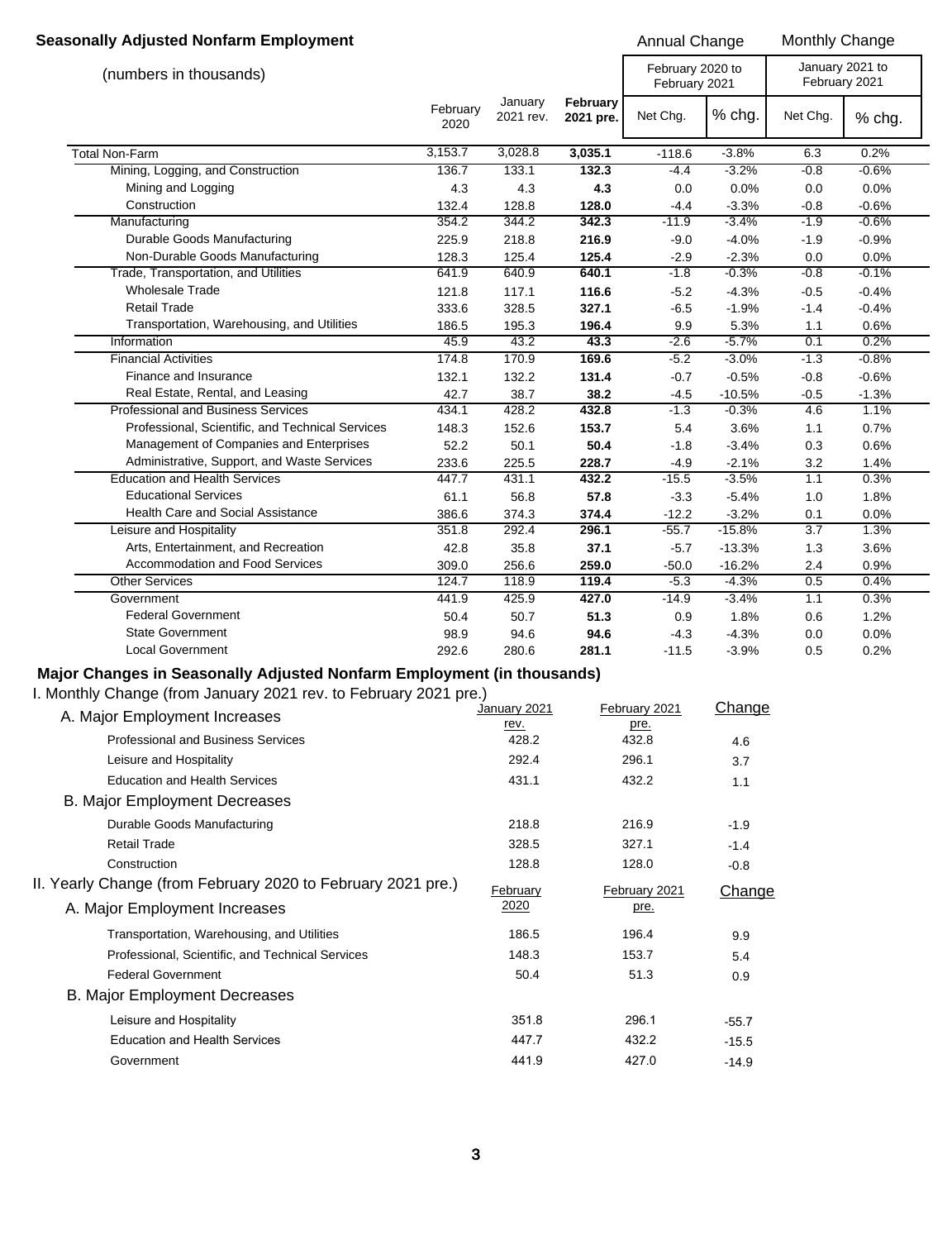## **BUSINESS SURVEY - Not Seasonally Adjusted**<br>Estimated Nonfarm Employment by Industry\*<br>Annual Change Monthly Change

|                                                                                        |               | February January |                     | February 2020 to<br>February February 2021 |                    | January 2021 to<br>February 2021 |                 |
|----------------------------------------------------------------------------------------|---------------|------------------|---------------------|--------------------------------------------|--------------------|----------------------------------|-----------------|
| (numbers in thousands)                                                                 | 2020          |                  | 2021 rev. 2021 pre. | Net Chg.                                   | % chg.             | Net Chg.                         | % chg.          |
| Total Non-Farm                                                                         | 3,134.5       | 3,001.0          | 3,022.9             | $-111.6$                                   | $-3.6%$            | 21.9                             | 0.7%            |
| <b>Total Private</b>                                                                   | 2,683.7       | 2,576.2          | 2,587.5             | $-96.2$                                    | $-3.6%$            | 11.3                             | 0.4%            |
| Goods Producing                                                                        | 486.1         | 475.2            | 473.9               | $-12.2$                                    | $-2.5%$            | $-1.3$                           | $-0.3%$         |
| Mining, Logging, and Construction                                                      | 132.3         | 130.7            | 129.2               | $-3.1$                                     | $-2.3%$            | $-1.5$                           | $-1.1%$         |
| Manufacturing                                                                          | 353.8         | 344.5            | 344.7               | $-9.1$                                     | $-2.6%$            | 0.2                              | 0.1%            |
| Durable Goods Manufacturing                                                            | 225.8         | 219.7            | 219.4               | $-6.4$                                     | $-2.8%$            | $-0.3$                           | $-0.1%$         |
| <b>Wood Products</b><br><b>Non-Metallic Mineral Products</b>                           | 13.0<br>14.2  | 12.7<br>13.9     | 12.7<br>13.8        | $-0.3$<br>$-0.4$                           | $-2.3%$<br>$-2.8%$ | 0.0<br>$-0.1$                    | 0.0%<br>$-0.7%$ |
| <b>Primary Metal Products</b>                                                          | 11.4          | 10.7             | 10.7                | $-0.7$                                     | $-6.1%$            | 0.0                              | 0.0%            |
| <b>Fabricated Metal Products</b>                                                       | 37.9          | 37.6             | 37.5                | $-0.4$                                     | $-1.1%$            | $-0.1$                           | $-0.3%$         |
| <b>Machinery Manufacturing</b>                                                         | 24.7          | 24.1             | 24.1                | $-0.6$                                     | $-2.4%$            | 0.0                              | 0.0%            |
| <b>Computer and Electronic Products</b>                                                | 6.0           | 6.2              | 6.2                 | 0.2                                        | 3.3%               | 0.0                              | 0.0%            |
| <b>Electrical Equipment and Appliances</b>                                             | 17.4          | 17.4             | 17.3                | $-0.1$                                     | $-0.6%$            | $-0.1$                           | $-0.6%$         |
| <b>Transportation Equipment</b>                                                        | 74.3          | 71.2             | 71.3                | $-3.0$                                     | $-4.0%$            | 0.1                              | 0.1%            |
| <b>Furniture and Related Products</b>                                                  | 9.8           | 9.7              | 9.7                 | $-0.1$                                     | $-1.0%$            | 0.0                              | 0.0%            |
| Miscellaneous Durable Manufacturing<br>Non-Durable Goods Manufacturing                 | 17.1          | 16.2             | 16.1                | $-1.0$                                     | $-5.8%$            | $-0.1$<br>0.5                    | $-0.6%$         |
| <b>Food Manufacturing</b>                                                              | 128.0<br>36.2 | 124.8<br>36.0    | 125.3<br>36.0       | $-2.7$<br>$-0.2$                           | $-2.1%$<br>$-0.6%$ | 0.0                              | 0.4%<br>0.0%    |
| Beverage and Tobacco Products                                                          | 7.7           | 7.4              | 7.4                 | $-0.3$                                     | $-3.9%$            | 0.0                              | 0.0%            |
| Paper Manufacturing                                                                    | 12.7          | 12.4             | 12.3                | $-0.4$                                     | $-3.1%$            | $-0.1$                           | $-0.8%$         |
| Printing and Related Support Activities                                                | 9.0           | 7.8              | 7.8                 | $-1.2$                                     | $-13.3%$           | 0.0                              | 0.0%            |
| <b>Chemical Manufacturing</b>                                                          | 25.9          | 25.6             | 25.6                | $-0.3$                                     | $-1.2%$            | 0.0                              | 0.0%            |
| Plastics and Rubber Products                                                           | 24.9          | 23.7             | 23.6                | $-1.3$                                     | $-5.2%$            | $-0.1$                           | $-0.4%$         |
| Service Providing                                                                      | 2.648.4       | 2,525.8          | 2,549.0             | $-99.4$                                    | $-3.8%$            | 23.2                             | 0.9%            |
| Private Service Providing (Service Providing Less<br>Government)                       | 2,197.6       | 2,101.0          | 2,113.6             | $-84.0$                                    | $-3.8%$            | 12.6                             | 0.6%            |
| Trade, Transportation, and Utilities                                                   | 636.8         | 641.0            | 636.4               | -0.4                                       | $-0.1%$            | $-4.6$                           | $-0.7%$         |
| <b>Wholesale Trade</b>                                                                 | 121.6         | 116.7            | 116.4               | $-5.2$                                     | $-4.3%$            | $-0.3$                           | $-0.3%$         |
| Merchant wholesalers, Durable Goods                                                    | 71.7          | 69.0             | 68.9                | $-2.8$                                     | $-3.9%$            | $-0.1$                           | $-0.1%$         |
| Merchant wholesalers, Non-Durable Goods                                                | 42.8          | 40.9             | 40.7                | $-2.1$                                     | $-4.9%$            | $-0.2$                           | $-0.5%$         |
| <b>Wholesale Electronic Markets</b>                                                    | 7.1           | 6.8              | 6.8                 | $-0.3$                                     | $-4.2%$            | 0.0                              | 0.0%            |
| <b>Retail Trade</b><br>Motor Vehicle and Parts Dealers                                 | 330.8<br>47.1 | 329.0<br>45.3    | 325.2<br>45.4       | $-5.6$<br>$-1.7$                           | $-1.7%$<br>$-3.6%$ | $-3.8$<br>0.1                    | $-1.2%$<br>0.2% |
| Furniture and Home Furnishings Stores                                                  | 10.3          | 9.4              | 9.3                 | $-1.0$                                     | $-9.7%$            | $-0.1$                           | $-1.1%$         |
| Building Material and Garden Supply Stores                                             | 29.7          | 30.5             | 30.8                | 1.1                                        | 3.7%               | 0.3                              | 1.0%            |
| Food and Beverage Stores                                                               | 55.3          | 58.1             | 57.9                | 2.6                                        | 4.7%               | $-0.2$                           | $-0.3%$         |
| <b>Health and Personal Care Stores</b>                                                 | 23.6          | 23.2             | 23.1                | $-0.5$                                     | $-2.1%$            | $-0.1$                           | $-0.4%$         |
| <b>Gasoline Stations</b>                                                               | 23.8          | 23.7             | 23.6                | $-0.2$                                     | $-0.8%$            | $-0.1$                           | $-0.4%$         |
| Clothing and Clothing Accessories Stores                                               | 22.5          | 20.2             | 19.4                | $-3.1$                                     | $-13.8%$           | $-0.8$                           | $-4.0%$         |
| Sporting Goods, Hobby, Book, and Music Stores                                          | 11.6          | 11.3             | 10.9                | $-0.7$                                     | $-6.0\%$           | $-0.4$                           | $-3.5%$         |
| <b>General Merchandise Stores</b>                                                      | 70.5          | 70.8             | 69.3                | $-1.2$                                     | $-1.7%$            | $-1.5$                           | $-2.1%$         |
| <b>Miscellaneous Store Retailers</b>                                                   | 17.5          | 17.2             | 17.5                | 0.0                                        | 0.0%               | 0.3                              | 1.7%            |
| <b>Non-Store Retailers</b>                                                             | 8.6           | 7.9              | 7.8                 | $-0.8$                                     | $-9.3%$            | $-0.1$                           | $-1.3%$         |
| Transportation, Warehousing, and Utilities                                             | 184.4         | 195.3            | 194.8               | 10.4                                       | 5.6%               | $-0.5$                           | $-0.3%$         |
| <b>Utilities</b>                                                                       | 3.6           | 3.7              | 3.7                 | 0.1                                        | 2.8%               | 0.0                              | 0.0%            |
| Transportation and Warehousing                                                         | 180.8         | 191.6            | 191.1               | 10.3                                       | 5.7%               | $-0.5$                           | $-0.3%$         |
| Information                                                                            | 45.5          | 42.7             | 43.2                | $-2.3$                                     | $-5.1%$            | 0.5                              | 1.2%            |
| <b>Financial Activities</b>                                                            | 174.2         | 170.2            | 168.2               | $-6.0$                                     | $-3.4%$            | $-2.0$                           | $-1.2%$         |
| Finance and Insurance                                                                  | 132.2         | 132.1            | 131.1               | $-1.1$                                     | $-0.8%$            | $-1.0$                           | $-0.8%$         |
| Real Estate, Rental, and Leasing                                                       | 42.0          | 38.1             | 37.1                | $-4.9$                                     | $-11.7%$           | $-1.0$                           | $-2.6%$         |
| Professional and Business Services                                                     | 428.6         | 423.6            | 428.8               | 0.2                                        | 0.0%               | 5.2                              | 1.2%            |
| Professional, Scientific, and Technical Services                                       | 149.2         | 153.4            | 155.5               | 6.3                                        | 4.2%               | 2.1                              | 1.4%            |
| Management of Companies and Enterprises<br>Administrative, Support, and Waste Services | 51.8<br>227.6 | 49.9<br>220.3    | 50.2<br>223.1       | $-1.6$<br>$-4.5$                           | $-3.1%$<br>$-2.0%$ | 0.3<br>2.8                       | 0.6%<br>1.3%    |
| <b>Education and Health Services</b>                                                   | 450.8         | 427.3            | 434.1               | $-16.7$                                    | $-3.7%$            | 6.8                              | 1.6%            |
| <b>Educational Services</b>                                                            | 65.2          | 54.8             | 60.9                | $-4.3$                                     | $-6.6%$            | 6.1                              | 11.1%           |
| <b>Health Care and Social Assistance</b>                                               | 385.6         | 372.5            | 373.2               | $-12.4$                                    | $-3.2%$            | 0.7                              | 0.2%            |
| <b>Ambulatory Health Care Services</b>                                                 | 157.1         | 156.7            | 156.1               | $-1.0$                                     | $-0.6%$            | $-0.6$                           | $-0.4%$         |
| Hospitals                                                                              | 110.0         | 109.4            | 109.3               | $-0.7$                                     | $-0.6%$            | -0.1                             | $-0.1%$         |
| Nursing and Residential Care Facilities                                                | 63.0          | 56.6             | 56.4                | $-6.6$                                     | $-10.5%$           | $-0.2$                           | $-0.4%$         |
| Social Assistance                                                                      | 55.5          | 49.8             | 51.4                | $-4.1$                                     | $-7.4%$            | 1.6                              | 3.2%            |
| Leisure and Hospitality                                                                | 338.2         | 279.9            | 285.0               | $-53.2$                                    | $-15.7%$           | 5.1                              | 1.8%            |
| Arts, Entertainment, and Recreation                                                    | 36.6          | 30.1             | 31.4                | $-5.2$                                     | $-14.2%$           | 1.3                              | 4.3%            |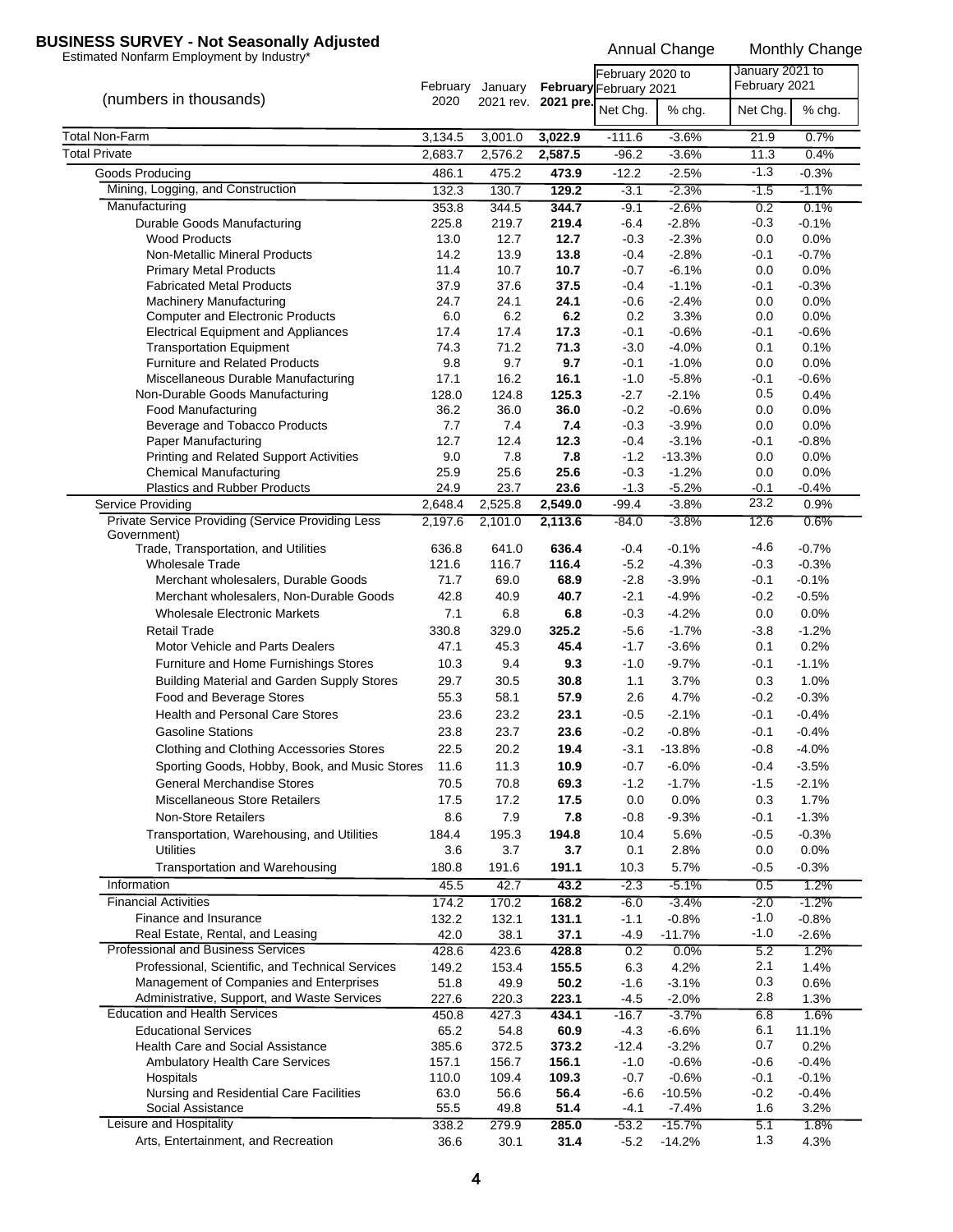| Accommodation and Food Services              | 301.6 | 249.8 | 253.6 | $-48.0$ | $-15.9%$ | 3.8    | 1.5%    |
|----------------------------------------------|-------|-------|-------|---------|----------|--------|---------|
| Accommodation                                | 39.1  | 25.6  | 26.7  | $-12.4$ | $-31.7%$ | 1.1    | 4.3%    |
| Food Services and Drinking Places            | 262.5 | 224.2 | 226.9 | $-35.6$ | $-13.6%$ | 2.7    | 1.2%    |
| <b>Other Services</b>                        | 123.5 | 116.3 | 117.9 | $-5.6$  | $-4.5%$  | 1.6    | 1.4%    |
| Government                                   | 450.8 | 424.8 | 435.4 | $-15.4$ | $-3.4%$  | 10.6   | 2.5%    |
| <b>Federal Government</b>                    | 50.2  | 50.8  | 51.1  | 0.9     | 1.8%     | 0.3    | 0.6%    |
| <b>State Government</b>                      | 102.9 | 89.3  | 98.1  | -4.8    | $-4.7%$  | 8.8    | 9.9%    |
| <b>State Government Educational Services</b> | 61.5  | 48.5  | 57.4  | $-4.1$  | $-6.7%$  | 8.9    | 18.4%   |
| State Government Excluding Education         | 41.4  | 40.8  | 40.7  | $-0.7$  | $-1.7%$  | $-0.1$ | $-0.2%$ |
| Local Government                             | 297.7 | 284.7 | 286.2 | $-11.5$ | $-3.9%$  | 1.5    | 0.5%    |
| Local Government Educational Services        | 148.3 | 140.5 | 141.8 | $-6.5$  | $-4.4%$  | 1.3    | 0.9%    |
| Local Government Excluding Education         | 149.4 | 144.2 | 144.4 | $-5.0$  | $-3.3%$  | 0.2    | 0.1%    |

\* Estimates include all full- and part-time nonagricultural wage and salary employees who worked during, or received pay for, any part of the pay period which include the 12th of the month. This is a count of jobs by place of work. Agricultural workers, proprietors, self-employed persons, workers in private households, and unpaid family workers are excluded.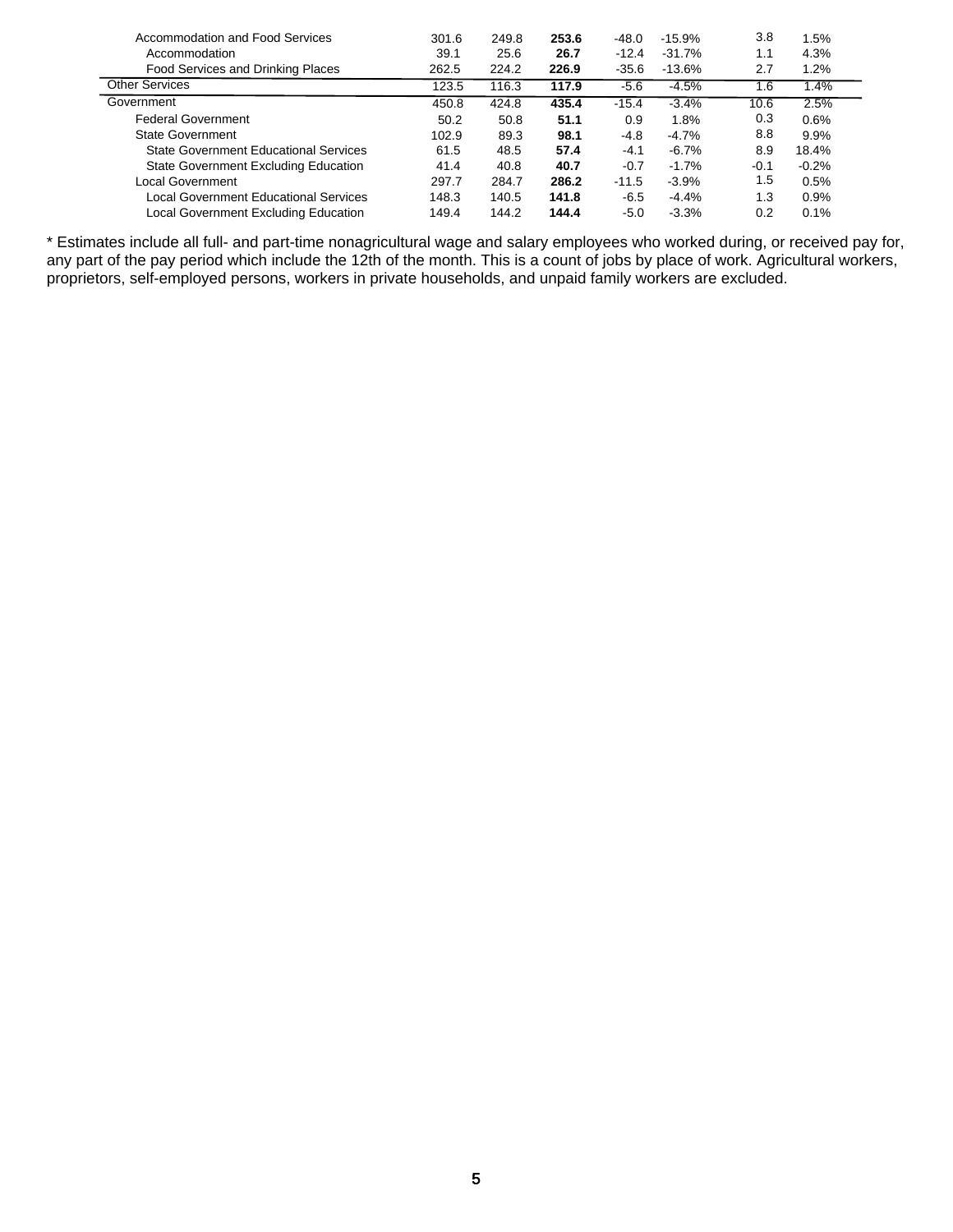## **Unemployment Rates, 2010-2021**

## **U.S. Tennessee, Seasonally Adjusted & Not Seasonally Adjusted**

|     |               |                      | 2010          |                       | 2011          |                      |               |                       |               | 2012                 |               |                             |               | 2013                 |               |                      |  |
|-----|---------------|----------------------|---------------|-----------------------|---------------|----------------------|---------------|-----------------------|---------------|----------------------|---------------|-----------------------------|---------------|----------------------|---------------|----------------------|--|
|     | U.S.          |                      | ΤN            |                       |               | U.S.                 | ΤN            |                       |               | U.S.                 |               | ΤN                          |               | U.S.                 | ΤN            |                      |  |
|     | Seas.<br>Adj. | Not<br>Seas.<br>Adj. | Seas.<br>Adj. | Not.<br>Seas.<br>Adj. | Seas.<br>Adj. | Not<br>Seas.<br>Adj. | Seas.<br>Adj. | Not.<br>Seas.<br>Adj. | Seas.<br>Adj. | Not<br>Seas.<br>Adj. | Seas.<br>Adj. | <b>Not</b><br>Seas.<br>Adj. | Seas.<br>Adj. | Not<br>Seas.<br>Adj. | Seas.<br>Adj. | Not<br>Seas.<br>Adj. |  |
| Jan | 9.8           | 10.6                 | $10.5*$       | $11.1*$               | 9.1           | 9.8                  | $9.6*$        | $10.2*$               | 8.3           | 8.8                  | 8.2           | 8.6                         | 8.0           | 8.5                  | $8.0 -$       | $8.7*$               |  |
| Feb | 9.8           | 10.4                 | $10.4*$       | $10.8*$               | 9.0           | 9.5                  | $9.5*$        | $9.8*$                | 8.3           | 8.7                  | 8.1           | 8.4                         | 7.7           | 8.1                  | $8.0*$        | $8.2*$               |  |
| Mar | 9.9           | 10.2                 | $10.2*$       | $10.6*$               | 9.0           | 9.2                  | $9.4*$        | $9.5*$                | 8.2           | 8.4                  | 8.0           | 8.1                         | 7.5           | 7.6                  | $8.0*$        | $7.9*$               |  |
| Apr | 9.9           | 9.5                  | $10.0*$       | $9.7*$                | 9.1           | 8.7                  | $9.3*$        | $8.9*$                | 8.2           | 7.7                  | 8.0           | 7.5                         | 7.6           | 7.1                  | $8.0*$        | $7.4*$               |  |
| May | 9.6           | 9.3                  | $9.8*$        | $9.4*$                | 9.0           | 8.7                  | $9.3*$        | $8.9*$                | 8.2           | 7.9                  | 8.0           | 7.7                         | 7.5           | 7.3                  | $7.9*$        | $7.6*$               |  |
| Jun | 9.4           | 9.6                  | $9.6*$        | $9.9*$                | 9.1           | 9.3                  | $9.2*$        | $9.8*$                | 8.2           | 8.4                  | 8.0           | $8.6*$                      | 7.5           | 7.8                  | $7.9*$        | $8.5*$               |  |
| Jul | 9.4           | 9.7                  | $9.5*$        | $9.7 -$               | 9.0           | 9.3                  | $9.2*$        | $9.4*$                | 8.2           | 8.6                  | 8.0           | $8.6 -$                     | 7.3           | 7.7                  | $7.8*$        | $8.2*$               |  |
| Aug | 9.5           | 9.5                  | $9.5 -$       | $9.6*$                | 9.0           | 9.1                  | $9.1*$        | $9.2*$                | 8.1           | 8.2                  | 7.9           | 8.0                         | 7.2           | 7.3                  | $7.7*$        | $7.7*$               |  |
| Sep | 9.5           | 9.2                  | $9.5 -$       | $9.3*$                | 9.0           | 8.8                  | 8.9           | $8.9*$                | 7.8           | 7.6                  | $7.8 -$       | 7.5                         | 7.2           | 7.0                  | $7.6*$        | $7.5*$               |  |
| Oct | 9.4           | 9.0                  | 9.6           | $9.2*$                | 8.8           | 8.5                  | $8.8 -$       | $8.5 -$               | 7.8           | 7.5                  | $7.8 -$       | $7.6*$                      | 7.2           | 7.0                  | $7.4*$        | $7.5*$               |  |
| Nov | 9.8           | 9.3                  | 9.7           | $9.5*$                | 8.6           | 8.2                  | $8.6 -$       | 8.1                   | 7.7           | 7.4                  | $7.8*$        | 7.3                         | 6.9           | 6.6                  | $7.3*$        | $6.9*$               |  |
| Dec | 9.3           | 9.1                  | $9.6*$        | $9.4*$                | 8.5           | 8.3                  | 8.4           | 8.1                   | 7.9           | 7.6                  | $7.9 -$       | $7.7*$                      | 6.7           | 6.5                  | $7.1*$        | $6.8*$               |  |
| Avg |               | 9.6                  |               | $9.8*$                |               | 8.9                  |               | $9.1*$                |               | 8.1                  |               | 8.0                         |               | 7.4                  |               | $7.8*$               |  |

|     |               |                      | 2014          |                      |               |                      | 2015          |                      | 2016          |                      |               |                      | 2017          |                             |               |                             |
|-----|---------------|----------------------|---------------|----------------------|---------------|----------------------|---------------|----------------------|---------------|----------------------|---------------|----------------------|---------------|-----------------------------|---------------|-----------------------------|
|     | U.S.          |                      |               | ΤN                   |               | U.S.                 |               | TN                   |               | U.S.                 |               | TN                   |               | U.S.                        |               | ΤN                          |
|     | Seas.<br>Adj. | Not<br>Seas.<br>Adj. | Seas.<br>Adj. | Not<br>Seas.<br>Adj. | Seas.<br>Adj. | Not<br>Seas.<br>Adj. | Seas.<br>Adj. | Not<br>Seas.<br>Adj. | Seas.<br>Adj. | Not<br>Seas.<br>Adj. | Seas.<br>Adj. | Not<br>Seas.<br>Adj. | Seas.<br>Adj. | <b>Not</b><br>Seas.<br>Adj. | Seas.<br>Adj. | <b>Not</b><br>Seas.<br>Adj. |
| Jan | 6.6           | 7.0                  | $6.9*$        | $7.1*$               | 5.7           | 6.1                  | $6.1*$        | $6.6*$               | 4.8           | 5.3                  | $4.8 -$       | 5.0                  | 4.7           | 5.1                         | 4.6           | 5.0                         |
| Feb | 6.7           | 7.0                  | $6.8*$        | $7.1*$               | 5.5           | 5.8                  | $6.1*$        | $6.2*$               | 4.9           | 5.2                  | 4.7           | 4.8                  | 4.6           | 4.9                         | 4.4           | 4.6                         |
| Mar | 6.7           | 6.8                  | $6.8*$        | $6.9*$               | 5.4           | 5.6                  | $6.0*$        | $5.9*$               | 5.0           | 5.1                  | 4.7           | 4.7                  | 4.4           | 4.6                         | 4.1           | 4.1                         |
| Apr | 6.2           | 5.9                  | $6.7*$        | $6.0*$               | 5.4           | 5.1                  | $5.9*$        | $5.3*$               | 5.1           | 4.7                  | 4.6           | 4.3                  | 4.5           | 4.1                         | 3.9           | 3.4                         |
| May | 6.3           | 6.1                  | $6.7*$        | $6.3*$               | 5.6           | 5.3                  | $5.8*$        | $5.6*$               | 4.8           | 4.5                  | 4.7           | 4.2                  | 4.4           | 4.1                         | 3.7           | 3.2                         |
| Jun | 6.1           | 6.3                  | $6.7*$        | $7.1*$               | 5.3           | 5.5                  | $5.7*$        | $6.2*$               | 4.9           | 5.1                  | 4.7           | $5.2*$               | 4.3           | 4.5                         | 3.5           | 4.1                         |
| Jul | 6.2           | 6.5                  | $6.6*$        | $7.3*$               | 5.2           | 5.6                  | $5.5*$        | $6.0*$               | 4.8           | 5.1                  | $4.8 -$       | $5.2*$               | 4.3           | 4.6                         | 3.5           | 3.9                         |
| Aug | 6.1           | 6.3                  | $6.6*$        | $6.9*$               | 5.1           | 5.2                  | $5.4*$        | $5.5*$               | 4.9           | 5.0                  | 4.8           | $5.0 -$              | 4.4           | 4.5                         | 3.4           | 3.6                         |
| Sep | 5.9           | 5.7                  | $6.5*$        | $6.4*$               | 5.0           | 4.9                  | $5.3*$        | $5.2*$               | 5.0           | 4.8                  | 4.9           | $4.9*$               | 4.2           | 4.1                         | 3.4           | 3.2                         |
| Oct | 5.7           | 5.5                  | $6.4*$        | $6.1*$               | 5.0           | 4.8                  | $5.1*$        | $5.0*$               | 4.9           | 4.7                  | $4.9 -$       | $4.7 -$              | 4.1           | 3.9                         | 3.4           | 3.2                         |
| Nov | 5.8           | 5.5                  | $6.3*$        | 6.1<br>$^\star$      | 5.1           | 4.8                  | 5.0           | $4.9*$               | 4.7           | 4.4                  | 4.8           | $4.5*$               | 4.2           | 3.9                         | 3.5           | 3.2                         |
| Dec | 5.6           | 5.4                  | $6.2*$        | $5.9*$               | 5.0           | 4.8                  | 4.9           | 4.7                  | 4.7           | 4.5                  | $4.7 -$       | $4.5 -$              | 4.1           | 3.9                         | 3.5           | 3.2                         |
| Avg |               | 6.2                  |               | $6.6*$               |               | 5.3                  |               | $5.6*$               |               | 4.9                  |               | 4.7                  |               | 4.4                         |               | 3.7                         |

|     |               |                      | 2018          |                      |               |                      | 2019          |                      |               |                      | 2020          |                      | 2021          |                      |               |                      |
|-----|---------------|----------------------|---------------|----------------------|---------------|----------------------|---------------|----------------------|---------------|----------------------|---------------|----------------------|---------------|----------------------|---------------|----------------------|
|     |               | U.S.                 |               | ΤN                   |               | U.S.                 |               | TN                   |               | U.S.                 | ΤN            |                      |               | U.S.                 |               | ΤN                   |
|     | Seas.<br>Adj. | Not<br>Seas.<br>Adj. | Seas.<br>Adj. | Not<br>Seas.<br>Adj. | Seas.<br>Adj. | Not<br>Seas.<br>Adj. | Seas.<br>Adj. | Not<br>Seas.<br>Adj. | Seas.<br>Adj. | Not<br>Seas.<br>Adj. | Seas.<br>Adj. | Not<br>Seas.<br>Adj. | Seas.<br>Adj. | Not<br>Seas.<br>Adj. | Seas.<br>Adj. | Not<br>Seas.<br>Adj. |
| Jan | 4.0           | 4.5                  | 3.5           | 3.9                  | 4.0           | 4.4                  | 3.4           | 3.9                  | 3.5           | 4.0                  | $3.7*$        | $4.0 -$              | 6.3           | 6.8                  | 5.1           | 5.4                  |
| Feb | 4.1           | 4.4                  | 3.5           | 3.7                  | 3.8           | 4.1                  | 3.4           | 3.5                  | 3.5           | 3.8                  | $3.9*$        | $3.8 -$              | 6.2           | 6.6                  | 4.9           | 4.9                  |
| Mar | 4.0           | 4.1                  | 3.5           | 3.5                  | 3.8           | 3.9                  | 3.3           | 3.4                  | 4.4           | 4.5                  | 4.0           | 4.3                  |               |                      |               |                      |
| Apr | 4.0           | 3.7                  | 3.4           | 3.0                  | 3.7           | 3.3                  | 3.3           | 2.9                  | 14.8          | 14.4                 | $15.8*$       | $15.6*$              |               |                      |               |                      |
| May | 3.8           | 3.6                  | 3.5           | 3.1                  | 3.7           | 3.4                  | 3.3           | 3.1                  | 13.3          | 13.0                 | 9.6           | 9.8                  |               |                      |               |                      |
| Jun | 4.0           | 4.2                  | 3.5           | 4.1                  | 3.6           | 3.8                  | 3.3           | $3.8 -$              | 11.1          | 11.2                 | 9.3           | 9.9                  |               |                      |               |                      |
| Jul | 3.8           | 4.1                  | 3.5           | 4.0                  | 3.6           | 4.0                  | 3.3           | 3.8                  | 10.2          | 10.5                 | 8.9           | 9.4                  |               |                      |               |                      |
| Aug | 3.8           | 3.9                  | 3.5           | 3.7                  | 3.7           | 3.8                  | 3.3           | 3.4                  | 8.4           | 8.5                  | 8.1           | 7.8                  |               |                      |               |                      |
| Sep | 3.7           | 3.6                  | 3.5           | 3.4                  | 3.5           | 3.3                  | 3.4           | 3.1                  | 7.8           | 7.7                  | $7.9*$        | 7.6                  |               |                      |               |                      |
| Oct | 3.8           | 3.5                  | 3.5           | 3.3                  | 3.6           | 3.3                  | 3.4           | $3.3 -$              | 6.9           | 6.6                  | $7.8*$        | $7.4*$               |               |                      |               |                      |
| Nov | 3.8           | 3.5                  | 3.5           | 3.1                  | 3.6           | 3.3                  | 3.5           | 3.2                  | 6.7           | 6.4                  | 5.6           | 5.1                  |               |                      |               |                      |
| Dec | 3.9           | 3.7                  | 3.4           | 3.1                  | 3.6           | 3.4                  | $3.6 -$       | 3.3                  | 6.7           | 6.5                  | 5.6           | 5.6                  |               |                      |               |                      |
| Avg |               | 3.9                  |               | 3.5                  |               | 3.7                  |               | 3.4                  |               | 8.1                  |               | 7.5                  |               |                      |               |                      |

\* Designates when Tennessee's unemployment rate is greater than the U.S. rate

- Designates when Tennessee's unemployment rate is equal to the U.S. rate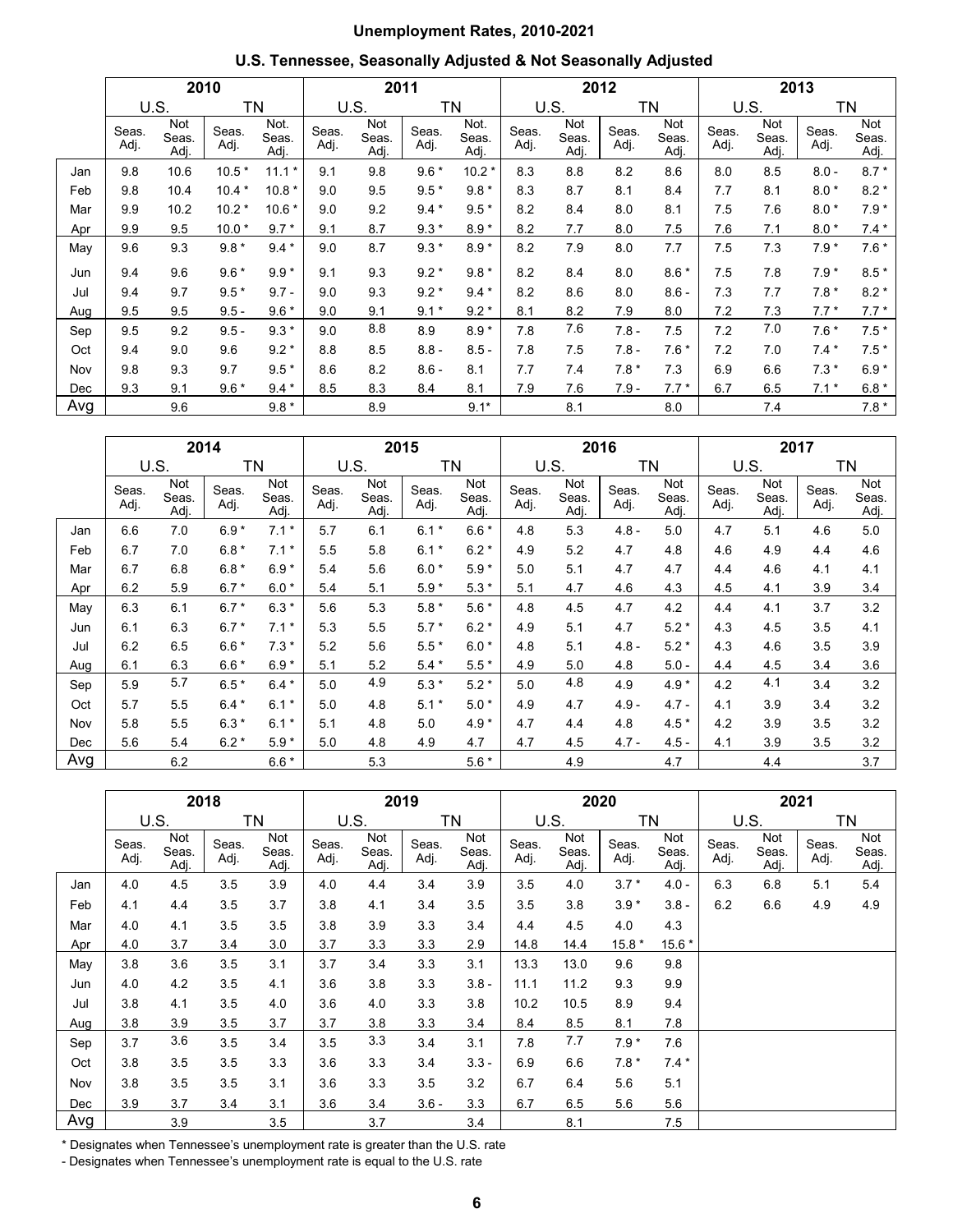|                          |                  | Average Weekly Earning |                  | Average Weekly Hours |                 |                  | Average Hourly Earning |                 |                  |
|--------------------------|------------------|------------------------|------------------|----------------------|-----------------|------------------|------------------------|-----------------|------------------|
|                          | February<br>2020 | January<br>2021        | February<br>2021 | February<br>2020     | January<br>2021 | February<br>2021 | February<br>2020       | January<br>2021 | February<br>2021 |
| <b>Manufacturing</b>     | \$825.24         | \$874.82               | \$868.03         | 41.2                 | 41.5            | 41.1             | \$20.03                | \$21.08         | \$21.12          |
| <b>Durable Goods</b>     | \$854.34         | \$933.95               | \$935.76         | 41.9                 | 41.9            | 42.0             | \$20.39                | \$22.29         | \$22.28          |
| <b>Non-Durable Goods</b> | \$777.94         | \$771.94               | \$750.50         | 40.1                 | 40.8            | 39.5             | \$19.40                | \$18.92         | \$19.00          |

#### **HOURS AND EARNINGS OF PRODUCTION WORKERS**

### **HOURS AND EARNINGS OF PRODUCTION WORKERS - ALL MANUFACTURING**

(ranked January 2021 preliminary average weekly earnings; February 2021 will be available later this month)

|                       | Average Weekly Earning |                 |                   | Average Weekly Hours |                 |                   | <b>Average Hourly Earning</b> |                 |                   |
|-----------------------|------------------------|-----------------|-------------------|----------------------|-----------------|-------------------|-------------------------------|-----------------|-------------------|
|                       | January<br>2020        | January<br>2021 | Percent<br>Change | January<br>2020      | January<br>2021 | Percent<br>Change | January<br>2020               | January<br>2021 | Percent<br>Change |
| <b>FLORIDA</b>        | \$994.00               | \$997.77        | 0.4%              | 41.80                | 41.80           | 0.0%              | \$23.78                       | \$23.87         | 0.4%              |
| <b>KENTUCKY</b>       | \$918.88               | \$959.90        | 4.5%              | 42.60                | 41.50           | $-2.6%$           | \$21.57                       | \$23.13         | 7.2%              |
| <b>SOUTH CAROLINA</b> | \$884.07               | \$933.57        | 5.6%              | 42.30                | 41.00           | $-3.1%$           | \$20.90                       | \$22.77         | 8.9%              |
| <b>GEORGIA</b>        | \$860.80               | \$910.82        | 5.8%              | 43.30                | 41.80           | $-3.5%$           | \$19.88                       | \$21.79         | 9.6%              |
| <b>ALABAMA</b>        | \$843.94               | \$892.95        | 5.8%              | 41.80                | 42.30           | 1.2%              | \$20.19                       | \$21.11         | 4.6%              |
| <b>TENNESSEE</b>      | \$824.14               | \$875.68        | 6.3%              | 40.30                | 41.60           | 3.2%              | \$20.45                       | \$21.05         | 2.9%              |
| <b>VIRGINIA</b>       | \$754.60               | \$858.84        | 13.8%             | 39.20                | 40.80           | 4.1%              | \$19.25                       | \$21.05         | 9.4%              |
| <b>MISSISSIPPI</b>    | \$856.80               | \$819.67        | $-4.3%$           | 40.80                | 38.50           | $-5.6%$           | \$21.00                       | \$21.29         | 1.4%              |
| <b>NORTH CAROLINA</b> | \$770.39               | \$810.63        | 5.2%              | 41.00                | 42.80           | 4.4%              | \$18.79                       | \$18.94         | 0.8%              |
| <b>ARKANSAS</b>       | \$761.56               | \$759.72        | $-0.2%$           | 40.90                | 39.00           | $-4.6%$           | \$18.62                       | \$19.48         | 4.6%              |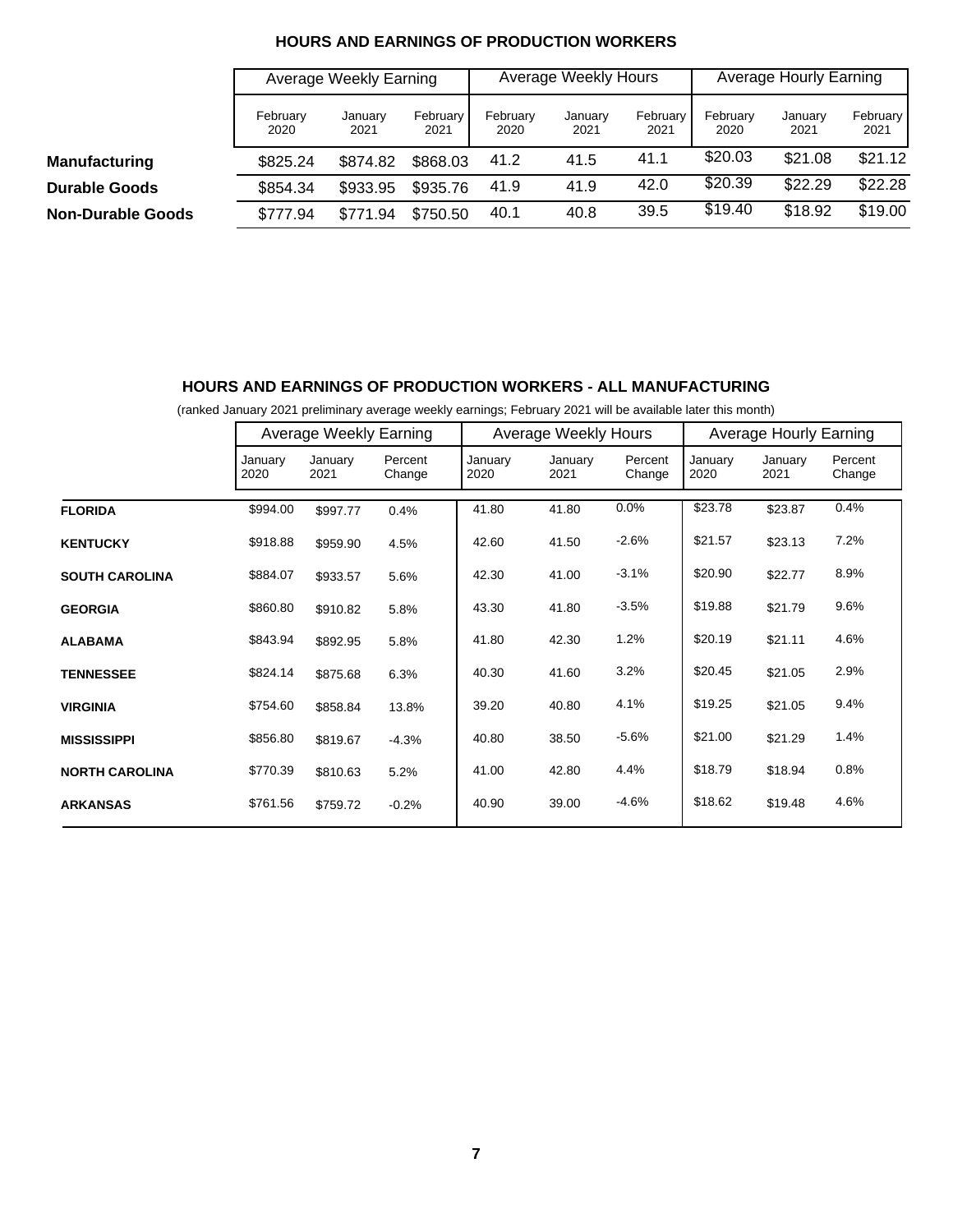

## **Unemployment Rates - US & Tennessee Seasonally Adjusted - January 2014 to February 2021**